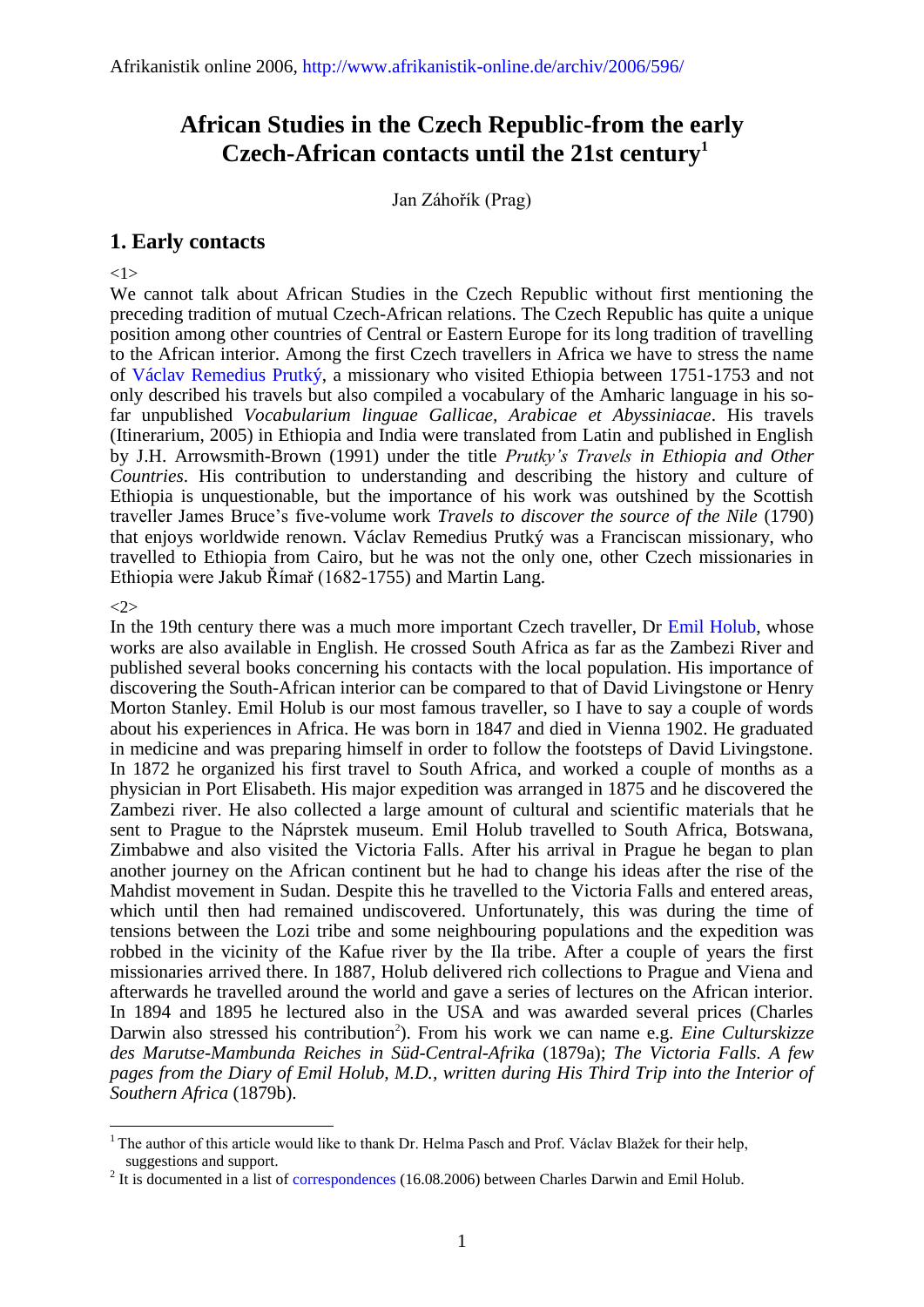<3>

Other Czech travellers in the 19th century, who visited Ethiopia and South Africa, were Dr. Antonín Stecker and Čeněk Paclt. In the first half of the 20th century, Dr. Adolf Parlesák was an advisor to the Ethiopian Emperor Haile Sellassie, and he is jointly responsible for the long tradition of good relationship between the Czech Republic and Ethiopia. He wrote a book about his experiences from that period (Parlesák 1948).

# **2. Academic beginnings**

<4>

In the first half of the 20th century, three Professors of Semitology at Charles University, A. Dvořák, R. Růžička and A. Musil, started to study Ethiopian languages and history, so we may consider this time the beginnings of the later African and Ethiopian Studies at Charles University. The well-known Austrian scholar of Czech origin, Dr. [Pavel Šebesta,](http://austria-lexikon.at/af/Wissenssammlungen/Biographien/Schebesta,_Paul) became one of the leading figures in the anthropology and ethnography of the Pygmies (cf. Schebesta 1935, 1952).

 $<5>$ 

When we talk about African Studies in the Czech Republic, we have to distinguish two periods: The pre- and the post-1989 period, as each has brought different approaches to African Studies which will be discussed here. After the WWII there was a slow rise in African Studies within the former Czechoslovakia. During the 1950's, African Studies were constituted as a complex discipline consisting of history, anthropology, sociology, linguistics and politics of the peoples living in sub-Saharan Africa. The theoretical background of the African Studies was influenced at the beginning by both the Soviet school of African Studies, represented especially by Professor DauII Potechin Olderogge, by the Western theoretical framework called the British school of Social Anthropology (represented namely by Bronislaw Malinowski, Alfred Reginald Radcliffe-Brown, Meyer Fortes, and Edward Evan Evans-Pritchard) and further by the Vienna School of Historical Ethnology. The Prague Linguistic Circle also played a decisive role. In the field of history and social anthropology, the Czechoslovak Africanists played quite an important role in finding original ways of investigation: This is documented especially in Ivan Hrbek's (ed.) *Dějiny Afriky* ('A History of Africa') (1966) and *Social Stratification in Tribal Africa* (1968).

# 2.1. 1960's

<6>

The 1960's were, not only in my opinion, the famous period of the Czechoslovakian African Studies for its international reputation as well as for its surprisingly more western-oriented paradigm, while the late 1960's, the 1970's and 80's are defined by the strict Marxism-Leninism paradigm. In the 1960's, there were a couple of Institutes dealing with African Studies. First of all, it was the Oriental Institute of the Czechoslovak Academy of Sciences, which had a special Department of African Studies, something that we do not have nowadays. The major figure of the whole African Studies in the Czech Republic was undoubtedly Professor Ivan Hrbek (1923-1993), who was also the editor of the already mentioned twovolume book *'A History of Africa'* which unfortunately was published only in Czech and regrettably was written under the influence of the regime. Ivan Hrbek carried out his fieldwork on oral traditions connected with the resistance of Sheikh Mamadu Lamine against the French in Senegal in the last quarter of the 19th century. His findings, together with the data he obtained in colonial archives, were published in the collection of essays called '*Studies in the History of Islam in West Africa.*' Ivan Hrbek (1992-98) later co-operated on the eightvolume General History of Africa project by the UNESCO as an author of several articles and as assistant editor of the third volume (Mohamed El Fasi being editor-in-chief).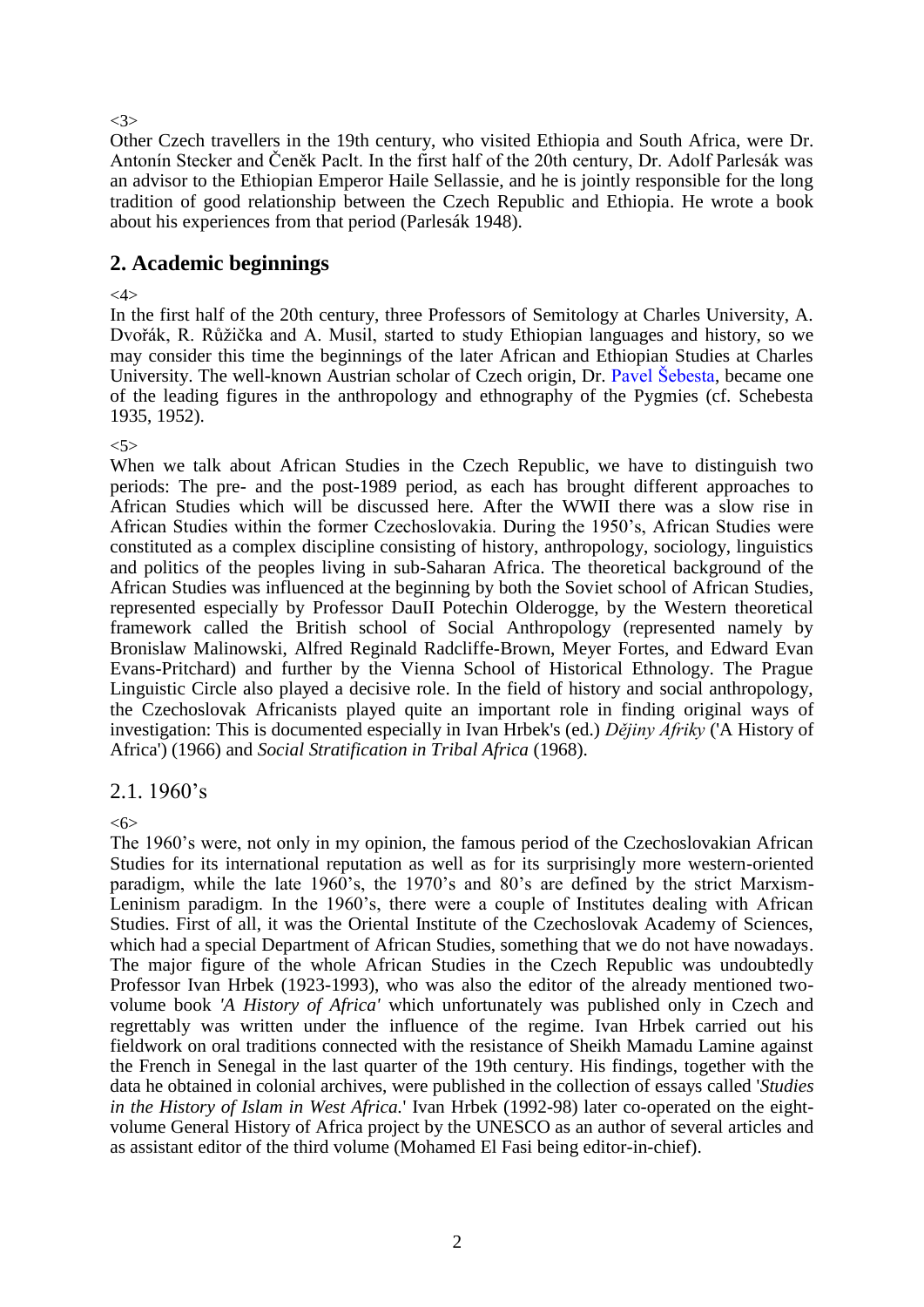## <7>

Dr. Karel F. Růžička has worked for several years on Bantu linguistics and has published some interesting analyses published in *Archiv Orientální* (1953, 1956, 1959). Karel Růžička was our greatest scholar in Swahili of that time.

Dr. Petr Zima, a linguist specializing in West African ethno-linguistics, conducted a fieldwork in West African Countries, especially in Ghana and Nigeria. In the second half of the 1960's he worked as a research fellow at the Department of Linguistics of the University of Ghana. Petr Zima was engaged primarily in the problems of the extreme northwestern Hausa dialects in Niger and dialects in Ghana. Most of his publications (Zima 1981a, 1981b, 1985, 1994, 1995, 2000, 2001, 2002, 2003) are dedicated to general and comparative problems of West African linguistics.

In the 1960's there were some other Africanists at the Oriental Institute that have to be mentioned. Dr. Milan Kalous published several articles dealing with history, society and culture of the Gold Coast region (1966, 1967/68, 1968a, 1968b). Dr. Zbyněk Malý was a specialist of modern history of Kenya and he was also a lecturer at the University College of Dar es-Salaam, Tanzania. Dr. Otakar Hulec dedicated all his professional life to the culture and history of South Africa. Dr. Vladimír Klíma is a literary scientist specializing in African literature written in European languages.

# $<\!\!8\!\!>$

The second most important centre of African Studies was the Department of Asian and African Studies at the Faculty of Arts, Charles University, Prague. The major figure of African Studies at that time was Professor Karel Petráček. He was a well-known Semitist and expert on Ethiopia. He also contributed some chapters on the history of Northeastern Africa to the General History of Africa. His major works are *Drei Studien über die semitistische Volkspoesie* (1967), *Altägyptisch, Hamitosemitisch und ihre Beziehungen zu einigen Sprachfamilien in Afrika und Asien* (1988) and *Introduction to the Afroasiatic linguistics*, the last one written in Czech (1989).

# $<9>$

Professor Luboš Kropáček was a specialist of Islamic revolutions of the 19th-century Sudan. In 1968, when he still was a Doctor, he was a member of the Expedition Lambaréné, which visited 13 African countries, whose task was to bring some new types of medicine to Lambaréné Medical Centre, founded by Albert Schweizer at the beginning of the 20th century. Professor Kropáček devoted his professional carrier to Islam.

# $<10>$

When talking about the 1960's we may also mention the Náprstek Museum of Asian, African [and American Cultures,](http://www.prague.net/naprstek-museum) named after [Vojtěch Náprstek,](http://www.quido.cz/osobnosti/naprstek.htm) famous Czech traveller who collected a large amount of artifacts from all around the world; the Cabinet of Oriental Studies of the Slovak Academy of Sciences, the Institute of Ethnography and Folklore of the Academy of Sciences in Prague. What is more important in this time is its historical context, because in August 1968 the Soviet Army entered Czechoslovakia and this twenty-years long period influenced all aspects of life in Czechoslovakia including African Studies. Scholars, who did not want to cooperate with the regime, were forced to leave their occupation and others left the country. There is a long list of people who went to exile, e.g. Dr. Petr Skalník, social anthropologist and Africanist (a student of Ivan Hrbek, Karel Petráček and Prof. D. Olderogge), who went to the Netherlands, where he worked as a lecturer between 1976-1983. Afterwards he spent nine years in Cape Town, South Africa, and is now a lecturer at the University of Pardubice and Charles University, Prague, Czech Republic. During his long career he conducted several fieldworks: In Ghana from 1978 until today, in South Africa since 1982 and in Cameroon in 2001. He specializes in problems of chieftainship, state and political culture. He published dozens of articles, chapters, reviews and books in English on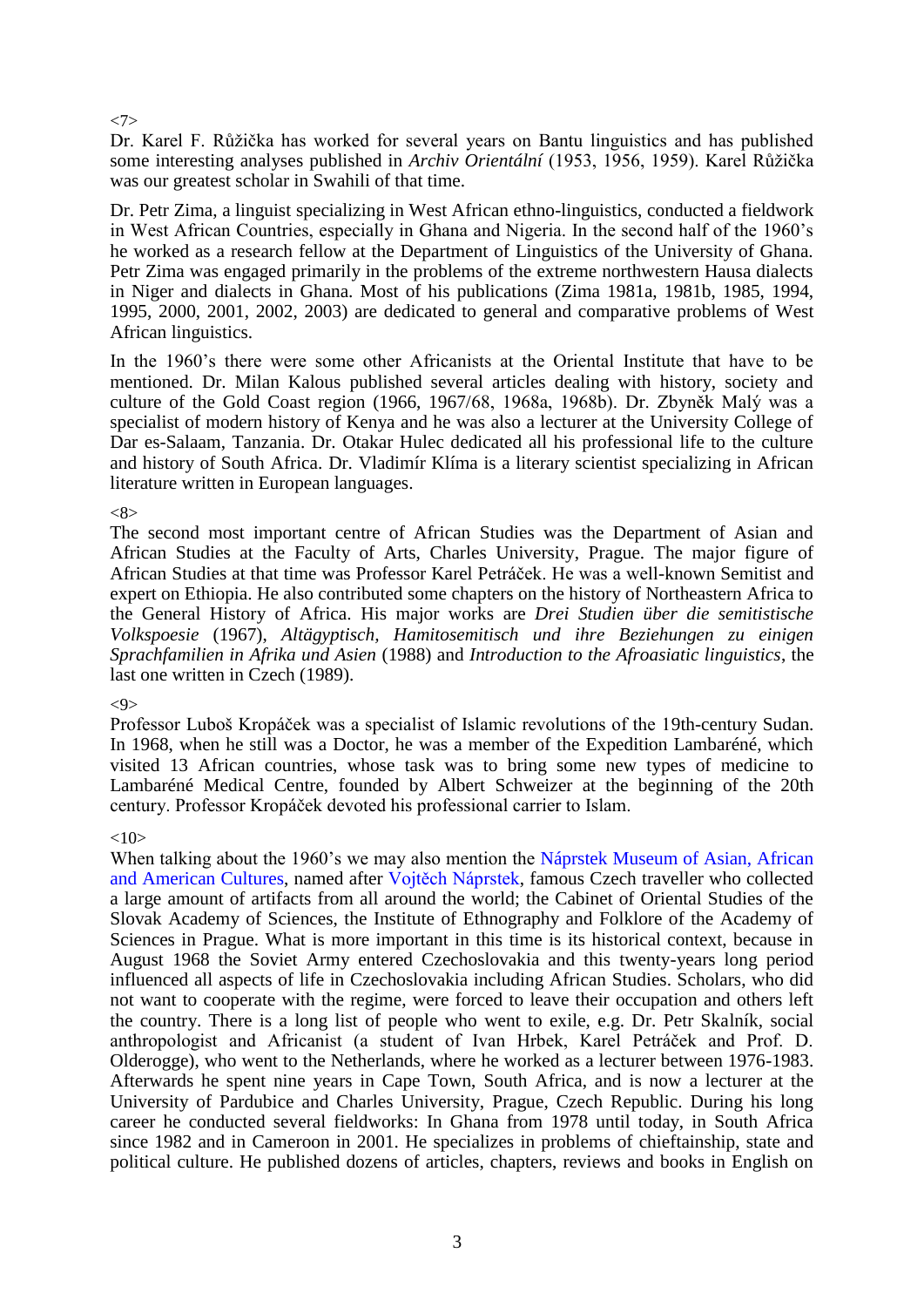these topics and recently he became editor of *Transition to Democracy: Czech Republic and South Africa Compared* (Set Out 1999), and co-editor of *Africa 2000: Forty Years of African Studies in Prague* (in cooperation with Luboš Kropáček). Among others, we may mention the famous social anthropologist Ladislav Holý, who moved from Zambia, where he spent four years as a director of the Livingstone Museum, to Great Britain. Ladislav Holý was one of our most remarkable ethnologists and specialists on Africa. In 1961 and 1965 he conducted series of fieldworks among the Berti in Sudan, followed by fieldworks focused on Berti social and religious life in 1977, 1978, 1980 and 1986. Between 1968 and 1972 he was a director of the [Livingstone Museum in Zambia,](http://www.zambiatourism.com/travel/places/museum.htm) but afterwards he did not return to Czechoslovakia but started lecturing at Queens University in Belfast and, from 1979 up to his death in 1997, he was a Professor at St. Andrews University. After 1989 he gave lectures at the Faculty of Arts, CU, Prague as a visiting Professor. Among his works are *Masks and Figures from Eastern and Southern Africa* (1967), *Social Stratification in Tribal Africa* (1968), *Neighbours and Kinsmen: A Study of Berti People of Darfur* (1974), *Strategies and Norms in a Changing Matrilineal Society: Descent, Succession and Inheritance among the Toka of Zambia* (1986), and *Religion and Custom in a Muslim Society. The Berti of Sudan* (1994).

# <11>

Other emigrants were e.g. Milan Kalous (1966, 1968a, 1968b), who lives in New Zealand; Magdalena Slavíková-Haunerová (1974, 1976), a linguist, who is now a Professor at the University of Wisconsin, USA; Zdeněk Červenka (1971, 1973), a political scientist, who teaches at the University of Uppsala, Sweden, and many others (Hulec 2001).

# 2.2. Twenty years of disappointment

# $<12>$

The so-called normalisation period (i.e. the period from ca. 1970 to 1989) presented serious challenges to Karel Petráček, Ivan Hrbek or Vladimír Klíma. At the beginning of the 1970's the African Department at the Oriental Institute grew to 15 persons who were supervised by Karel Lacina, a political scientist and ideologist, whose works on Africa are influenced by his ideological rhetoric from the contemporary point of view. Although the Oriental Institute did not thrive for obvious reasons, many books and articles were published on Africa, but as I already mentioned, many of them were written under strong influence of the Communist regime, but on the other hand, irrespective of their Marxist and Leninist jargon, which is uninspiring and unexciting for today's readers, such books were full of historical facts and information. It is almost a miracle that there were several publications uninfected by the contemporary context, written by authors somehow tolerated by the Institute. After the fall of the regime, a historiography of the African Studies in Czechoslovakia called *Africana Bohemica*, Bibliographia 1918 to 1988 was published by Jaroslav Černý and Otakar Hulec. The second volume of *Africana Bohemica* was published in 2001 by O. Hulec & P. Hereit, and it covers the period from 1989 to 2000.

# $<13>$

To compare the two periods of African Studies in Czechoslovakia and later the Czech Republic it is difficult to make some generalizing assessment. Even though the era before 1989 was not a time to breathe fresh air in any field of scientific research, the Oriental Studies or International Affairs in particular were richly financed due to its strategic importance in the bipolar world. This is a problem that we are dealing with at present. The ruling regime wanted to develop its relations with the socialist countries in Africa and indeed, Czechoslovakia had a reputation as a 'socialism-exporting country'. In this sense, to study the politics and societies of the countries, with which Czechoslovakia was on friendly terms, was a well payed job. On the other hand, scholars didn't have much of a chance to work on international projects and to exchange their knowledge on international conferences etc. There were, of course, some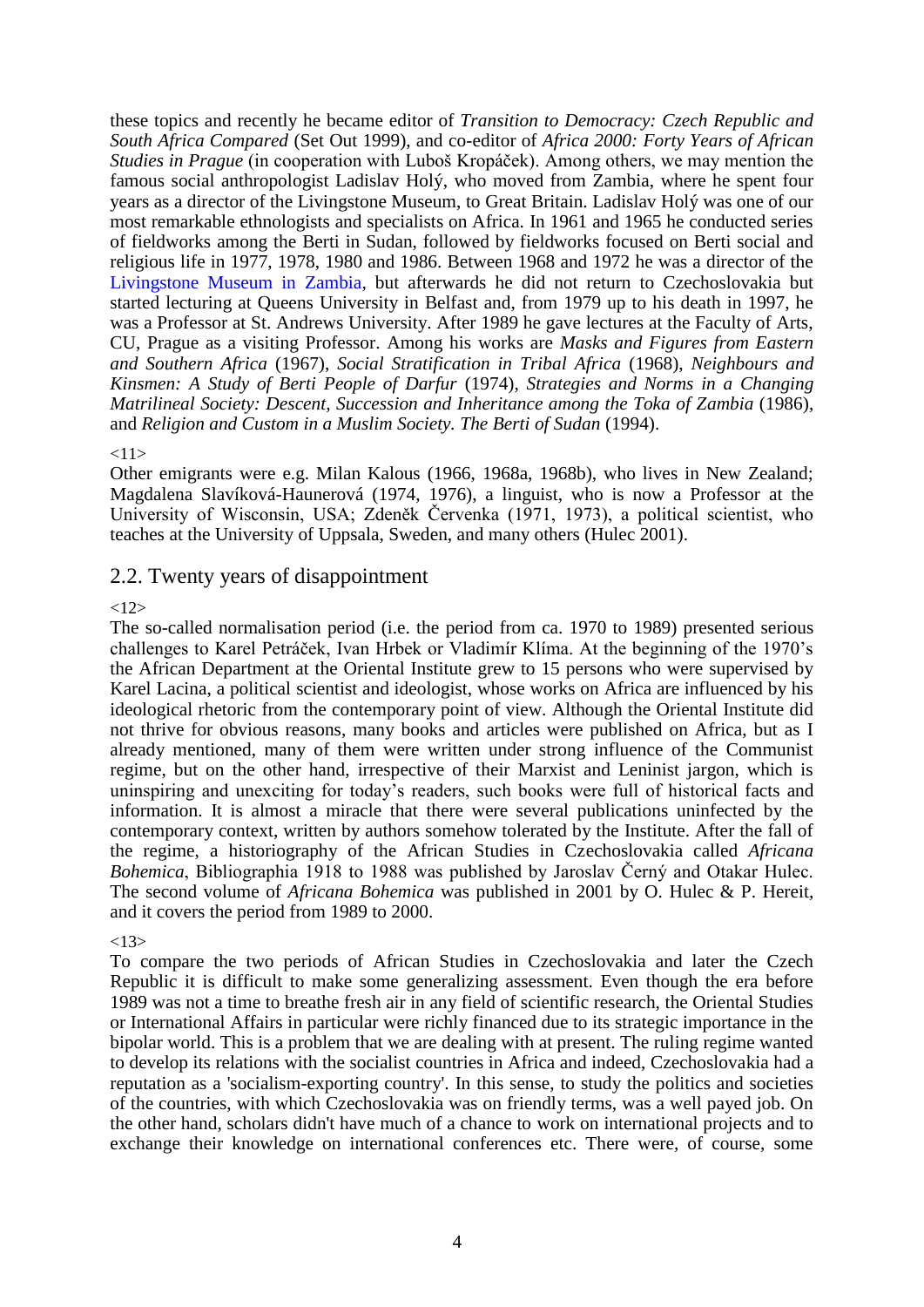exceptions like the aforementioned Ivan Hrbek or Karel Petráček, but generally, we may say, that African Studies in Czechoslovakia before 1989 were determined by Soviet policy.

# $<14>$

The current research team at the Faculty of Arts comprises Professor Luboš Kropáček, the Ethiopian lecturer Dr. Alemayehu Kumsa, and several external scholars like Petr Skalník. Professor Josef Kandert, who is specialized in ethnography and social anthropology has moved to the Faculty of Social Sciences at Charles University and he is also the head of the Ethnographic Department of Náprstek Museum in Prague. He is also the author of the richly illustrated book *Afrika* (1984). Zdeněk Poláček, the former Ambassador of Czechoslovakia to Ethiopia and current Ambassador to Saudi Arabia, published in cooperation with M. Azzän and T. Täsfay *A Concise Sociopolitical Dictionary: English-Amharic* (1990). Petr Zima, who is in close contact with many linguists abroad, edited an important study called *Areal and Genetic Factors in Language Classification and Description, Africa South of Sahara* (2000). Dr. Otakar Hulec published a *History of South Africa* in the Czech language in 1997 and some important works on African Studies in Czechoslovakia or the Czech Republic, respectively (2001), and Vladimír Klíma (2000a, 2000b, 2003, 2004) has recently published a couple of short books on Ghana, Nigeria and popular books about his experience from his diplomatic position in Ghana, Togo and Burkina Faso.

# **3. African Studies as a discipline at CU**

 $<15>$ 

There are two types of studying African studies at CU: Masters studies and post-gradual or Ph.D. studies. The normal length of masters studies is five years or ten terms. At present there should be about eight students in masters studies and two in post-gradual as internal, and some others as external. The masters programme of African studies has to be studied in combination with another discipline, i.e. Ethnology, Political sciences, French or Anglistics and Americanistics. The goal of the study is to educate specialists in history, languages, social and cultural problems of African countries, as an official statement says. Students are obliged to pass all the exams and attestations prescribed for every single subject, to attend lectures, seminars, and to compile a piece of work as part of bachelor or advanced exam after the sixth term, and after the tenth term he or she can pass the Masters exam that includes exams of one African language, African history, and African culture and of course a diploma work. Inseparable of the studies are the languages as every student is obliged during his studies to pass an exam in two world languages (usually English and French or German) and at least one African language (usually Swahili).

# **4. African Studies outside Charles University**

 $<16>$ 

This was the case of our most famous University, but I am glad to have the possibility to present some other fields of research, I would say 'new-born' in other academic institutions, outside Charles University. In my opinion, the Department of Anthropology, University of West Bohemia in Pilsen might play the main role in African studies in the future. There is a young generation of people, led by the internationally well-known linguist Professor Václav Blažek, who is the author of dozens of articles concerning mainly comparative linguistics. Though originally he is an Indo-Europeanist, African languages are his central point of research. He also studied at the Institut für Afrikanistik in Cologne in 1993 and 1994, sponsored by the Humboldt Foundation. His most recent work is the *Beja Etymological Dictionary*, which is currently in the process of being published. The work has its origins in the period of Blažek's stay in Cologne as he writes in the introduction: "The idea of an Etymological Dictionary of Beja has its origin in one Viennese café in summer 1990, where the author met with Andrzej Zaborski, one of the greatest specialists for Cushitic languages and specifically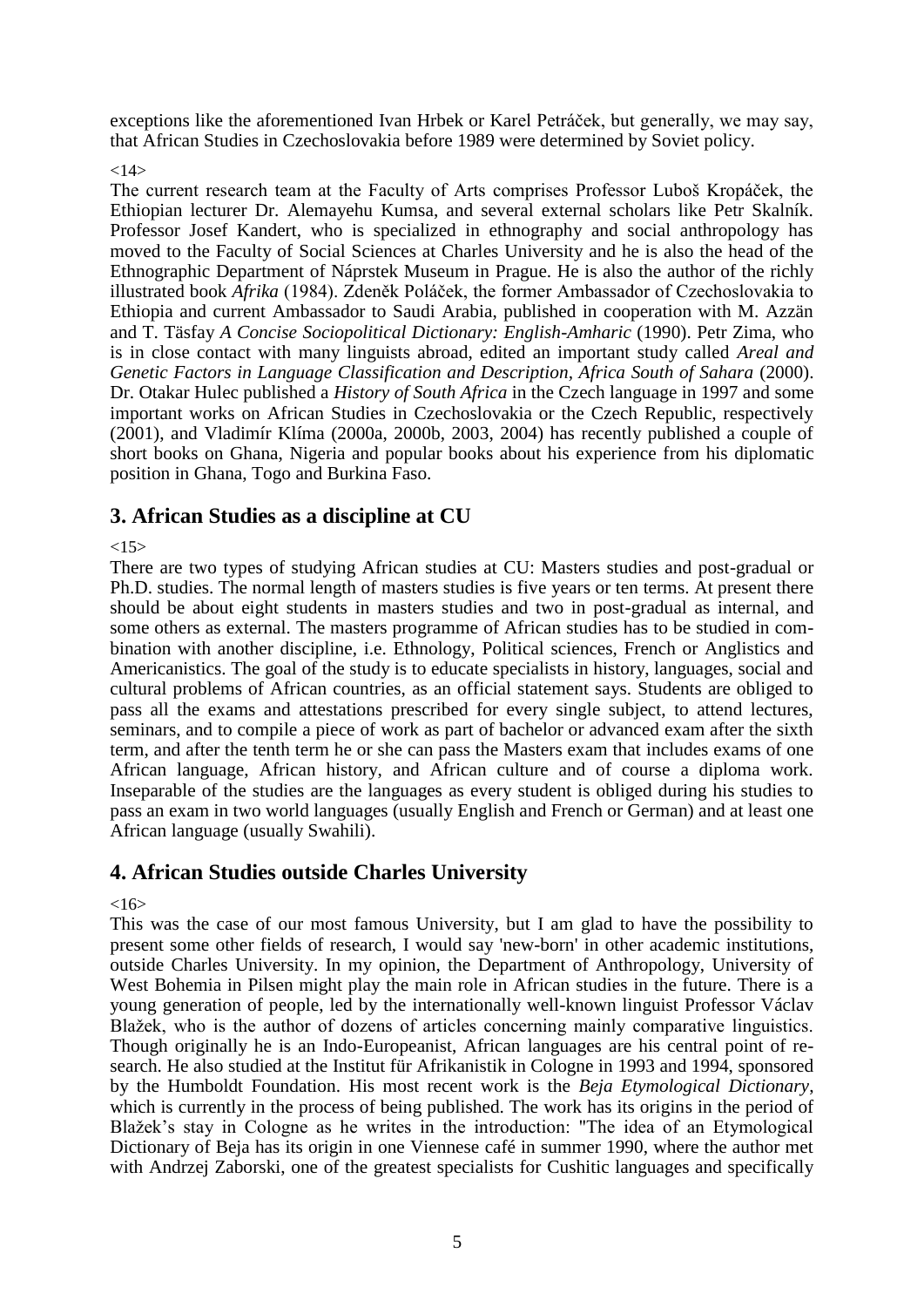Beja. Thanks to Zaborsky's energy and the positive reaction of Bernd Heine and Hans-Jürgen Sasse the author got a Humboldt's fellowship for this project and study the material at the institutes headed by latter two scholars, Institute of African Studies and Institute of Linguistics of the University of Cologne respectively. In the end of the stay (1993-94) the raw manuscript was in principle ready. Unfortunately, it was a real manuscript, written by hand. Only after the computer revolution in the home of the author organized by his wife Marcela, the author was able to start gradually to rewrite the thick file into the electronical text." (Blažek 2006: 1).

# $<17>$

I would like to mention one person that I am very much obliged to: Dr. Pavel Mikeš, former Czech Ambassador to Kinshasa (Democratic Republic of Kongo) and former Africanist and Orientalist at the Oriental Institute in Prague. He was a member of an expedition to southern Ethiopia in 1990 under the leadership of the linguist Harold Fleming from Boston University at the beginning of the 1990's. This team 'discovered' a new language and ethnicity called Ongota or Birale, which was then described in some detail by Graziano Savà and Mauro Tosco.

# **5. Journals**

 $< 18$ 

Unfortunately, the scientists of African Studies in the Czech Republic do not have great possibilities to publish. What about our journals? I register only four journals in which specialists of African Studies can publish, but on the other hand, none of them is devoted only to African Studies. There is the Annales of the Náprstek Museum, published since 1962. All contributions are made by scholars connected with the Museum and it is dedicated especially to material cultures of Asia, Africa, Australia and America. Languages of publication are English, German, French and Spanish.

[Archív Orientální](http://www.lib.cas.cz/casopisy/cz/Archiv_orientalni.htm) [i](http://www.lib.cas.cz/casopisy/cz/Archiv_orientalni.htm)s a scientific quarterly of the Oriental Institute at the Academy of Sciences in Prague, which brings innovative scientific articles on languages, cultures, history and societies of Asian and African countries. It was founded in 1929 by Professor Bedřich Hrozný (1879-1952) who deciphered the Hitite language. Between 1976 and 1988 the scope of the journal was enlarged for political reasons, now including Latin America. The contents of the journal were rather incoherent reflecting somehow the political situation in the 1970's and 1980's. It is obvious that the articles were in majority full of political and economical topics, written in the rhetoric of Marxism-Leninism.

*New Orient Bimonthly* was published from 1960 to 1968 and its scope was to popularize the results of scientific research. The language of publication is English and the journal aims at a foreign readership.

One of the journals with a long tradition is [Nový Orient,](http://www.orient.cas.cz/odd/red/no/no.htm) which has been published since 1945 and devoted to all those interested in African and Asian history and culture. It is published only in Czech, at present as a quarterly, but I have to say, that it is a good opportunity for young scholars to make their first experience with publication. In Slovakia the major oriental journal was always [Asian and African Studies](http://jas.sagepub.com/) published by the Cabinet of [Oriental Studies in](http://orient.sav.sk/)  [Bratislava](http://orient.sav.sk/) (Skalník 1969: 217).

# **6. A word on Egyptology**

 $<19$ 

I have to mention also our Egyptology, though, it is being considered outside the field of African Studies. The reputation of the Czech Egyptology rates a couple of words. Egyptology was established in the 1920's at Charles University and the major figures of this subject were Professors [František Lexa](http://www.quido.cz/176/lexa.htm) and Zbyněk Žába (cf. Martinova 2006). In the 1950's and 1960's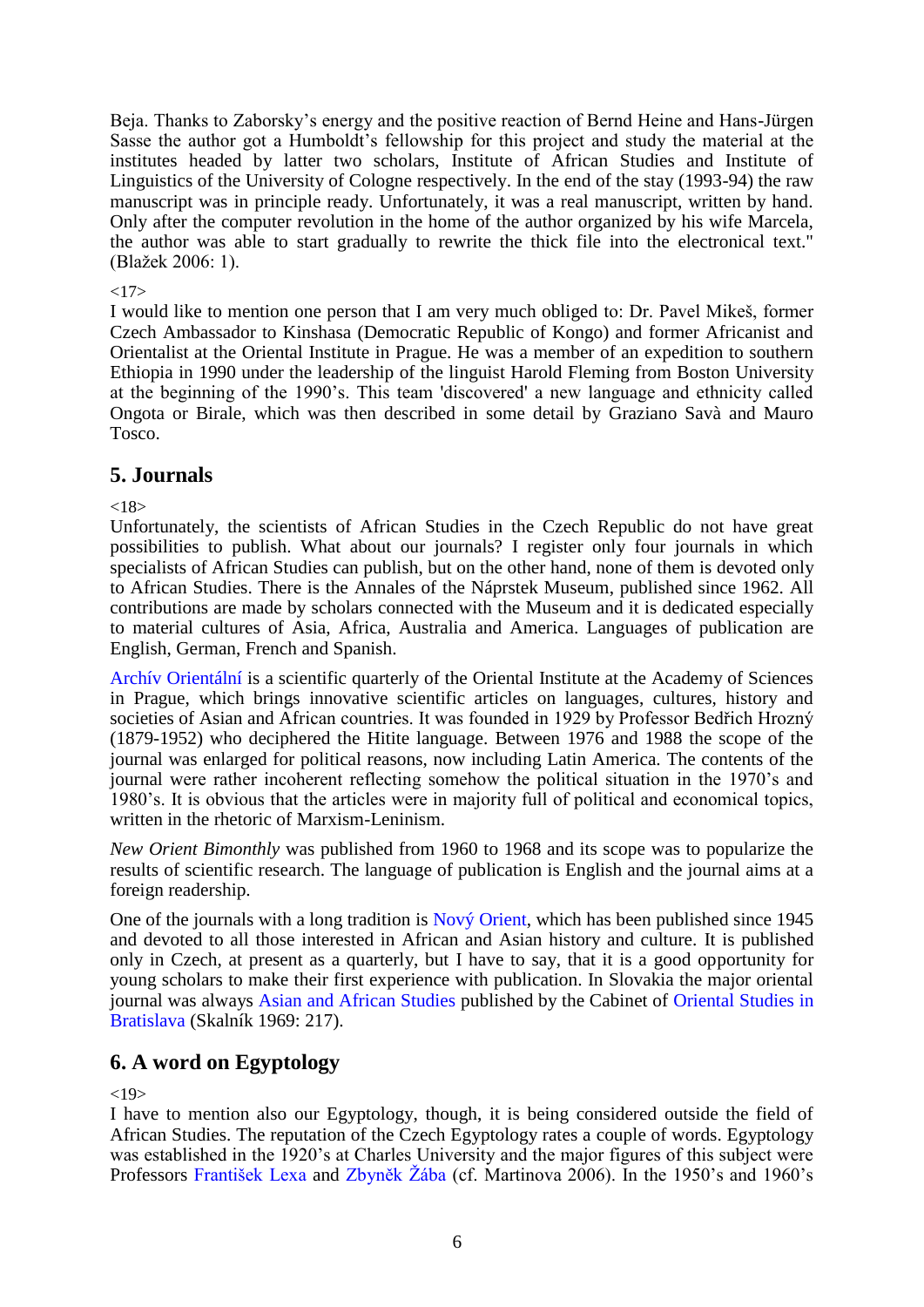they carried out research in Egypt and this tradition survived until nowadays. Others are Professors Evžen Strouhal and [Břetislav Vachala.](http://www.dainst.org/index_6198_de.html) (Hulec 2001) Evžen Strouhal (1974, 1984) is the author of dozens of books and articles on anthropology in ancient Egypt. Professor Verner is now a leading figure of researches in Abusir and Egyptology is one of the subjects that the Czech Republic may be proud of for its international importance. [Miroslav Verner](http://en.wikipedia.org/w/index.php?title=Miroslav_Verner&oldid=71866015) has worked since 1964 in Abusir under the projects of UNESCO, his major research sites are connected with the King's burial ground in Abusir. He is also one of the founders of the International Association of Egyptologists and he authored dozens of publications concerning ancient Egypt.

# **7. Africa as a non-academic field of study**

# $<20>$

It is a great pleasure for me to talk about Africa being now an independent field of study and research, because the situation has improved considerably. After the 'Velvet Revolution' in 1989 there was a great influx of thoughts and ideas about how to redefine, recover and extend the Czech-African relations. In the Czech Republic there are a couple of societies and organizations seeking to improve and extend the tradition of long Czech-African relations. In 1990 the [Czech-African Friendship Society](http://www.spa.afrikaonline.cz/) was established as a leading organization composed mainly of people who lived in Africa as engineers or technical advisors in African socialist countries. Its main aim is to organize lectures and seminars on African history and contemporary situation in politics, society and culture.

 $<21>$ 

A fairly recent organization is [Cultura Africa,](http://www.culturaafrica.org/) a group of young students of medicine in Pilsen, including several Africans. They want to present Africa as a living continent full of different cultures, tastes, colors etc. They play African theatre, organize lectures for grammar school students and scientific conferences. The author of the present article is one of the members and his role in Cultura Africa is to organize conferences and seminars. The last event organized by Cultura Africa was Viva Africa 2006 [\(Mwesigwa](mailto:mwesigwa@culturaafrica.org) 2006), a conference that took place in Pilsen in which many Czech scholars participated.

# **8. Conclusion**

 $222$ 

As you have seen, it's not a simple matter to talk about African Studies in the Czech Republic, as we do not have such large amounts of personalities, journals and possibilities to take part in international projects and as African studies in our country is rather stagnating. The only solution, in my opinion, is to integrate the young generation of scholars into some international researches concerning any field of study, be it history, languages, social anthropology, or other. Presently, there are only few specialists in African Studies within the academic field: Professor Luboš Kropáček, Professor Josef Kandert, both above sixty; Dr. [Alena Rettová](http://svi.ff.cuni.cz/r/rettova.htm)<sup>3</sup>, specialist in Bantu linguistics, now a lecturer at Bayreuth University, Dr. Jana [Jiroušková](http://www.kosmas.cz/hledani_vysledek.asp?autor=Jana%20Jirou%25u0161kov%E1) (2005), ethnographer at the Náprstek Museum and the Faculty of Arts in Pilsen, and Dr. [Alemayehu Kumsa,](http://ubva.ff.cuni.cz/kumsa.htm) a sociologist, specialized in the Horn of Africa. Let us hope that the situation, especially the financial, will improve in the future and that the Czech and German or other international scholars will meet more frequently whether within some projects or at least on international conferences.

 $\overline{a}$  $3$  See Rettova's [publication list](http://svi.ff.cuni.cz/r/rettova.htm) (21.07.2006).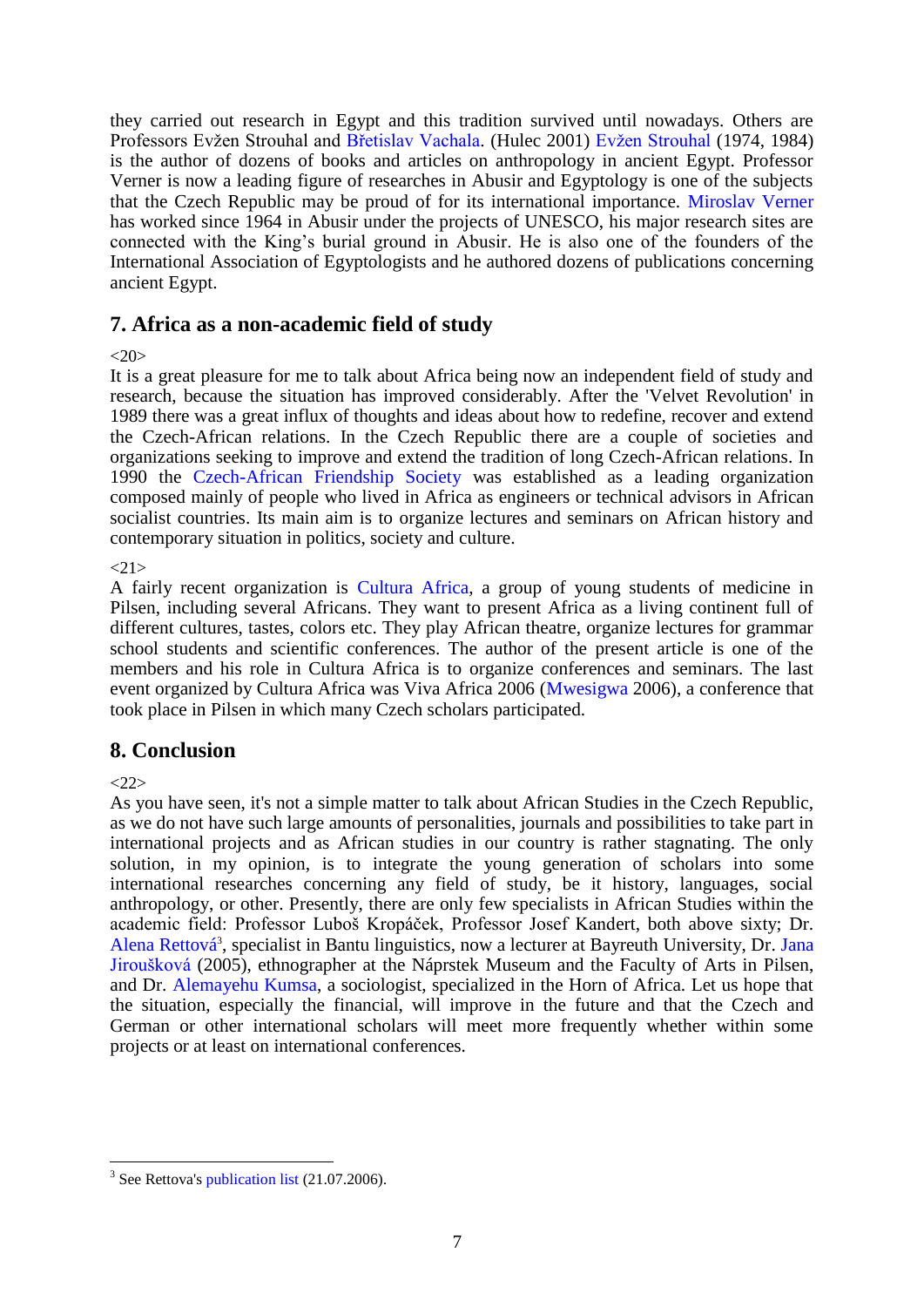# **Selected bibliography**

#### Arrowsmith-Brown, J.-H. (ed.)1991

*Prutky's Travels to Ethiopia and Other Countries* (ed. by J.H. Arrowsmith-Brown and annotated by Richard Pankhurst). London: The Hakluyt Society

## Blažek, Václav 1997a

'Cushitic lexicostatistics: The second attempt'. In: *Afroasiatica Italiana*. Studi Africanistici, Seria Etiopica 6. Napoli: Istituto Universitario Orientale, pp. 171-188

#### Blažek, Václav 1997b

'Saharan numerals'. *Archív orientální*, 65: 159-170

# Blažek, Václav 2003a

'Fauna in Beja lexicon. A fragment of a comparative-etymological dictionary of Beja'. In: *Studia Semitica*: Fs. for Alexander Militarev. Orientalia: Trudy Instituta vostočnyx kuľtur III, ed. by L. Kogan. Moskva: Russian State University for Humanities, pp. 230-294

## Blažek, Václav 2003b

'Beja kinship and social terminology'. In: *Das alte Ägypten und seine Nachbarn. Festschrift zum 65. Geburtstag von Helmut Satzinger*, ed. by M.R.M. Hasitzka, J. Diethart & G. Dembski. Krems: Österreichisches Literaturforum, pp. 307-340

## Blažek, Václav 2003c

'Beja language'. In: *Encyclopaedia Aethiopica*, Vol. 1, ed. by S. Uhlig. Wiesbaden: Harrassowitz, pp. 519-521

#### Blažek, Václav 2003d

'The Ethiopian language area: an overview of studies published in Central and Eastern Europe'. In: *Die äthiopischen Studien im 20. Jahrhundert / Ethiopian Studies in the 20th Century (Akten der internationalen äthiopischen Tagung, Berlin, Juli 2000. Semitica et Semitohamitica Berolinensia*, Bd.2, pp. 31-54), ed. by Rainer Voigt. Aachen: Shaker Verlag

#### Blažek, Václav 2006

*Natural Phenomena, Time and Geographical Terminology in Beja Lexicon.* Manuscript

# Bruce, James 1790

*Travels to discover the source of the Nile in five volumes.* London. (For an exerpt see [http://www.iras.ucalgary.ca/~volk/sylvia/Bruce.htm,](http://www.iras.ucalgary.ca/~volk/sylvia/Bruce.htm) 20.07.2006)

# Červenka, Zdeněk 1971

*The Nigerian war, 1967-1970: history of the war: selected bibliography and documents.* Frankfurt am Main: Bernard & Graefe

#### Červenka, Zdeněk (ed.) 1973

*Land-locked countries in Africa.* Uppsala: The Scandinavian Institute of African Studies

#### Haunerová (Slavíková), Magdalena 1974

*Swahili Course.* London: The British Voluntary Service Overseas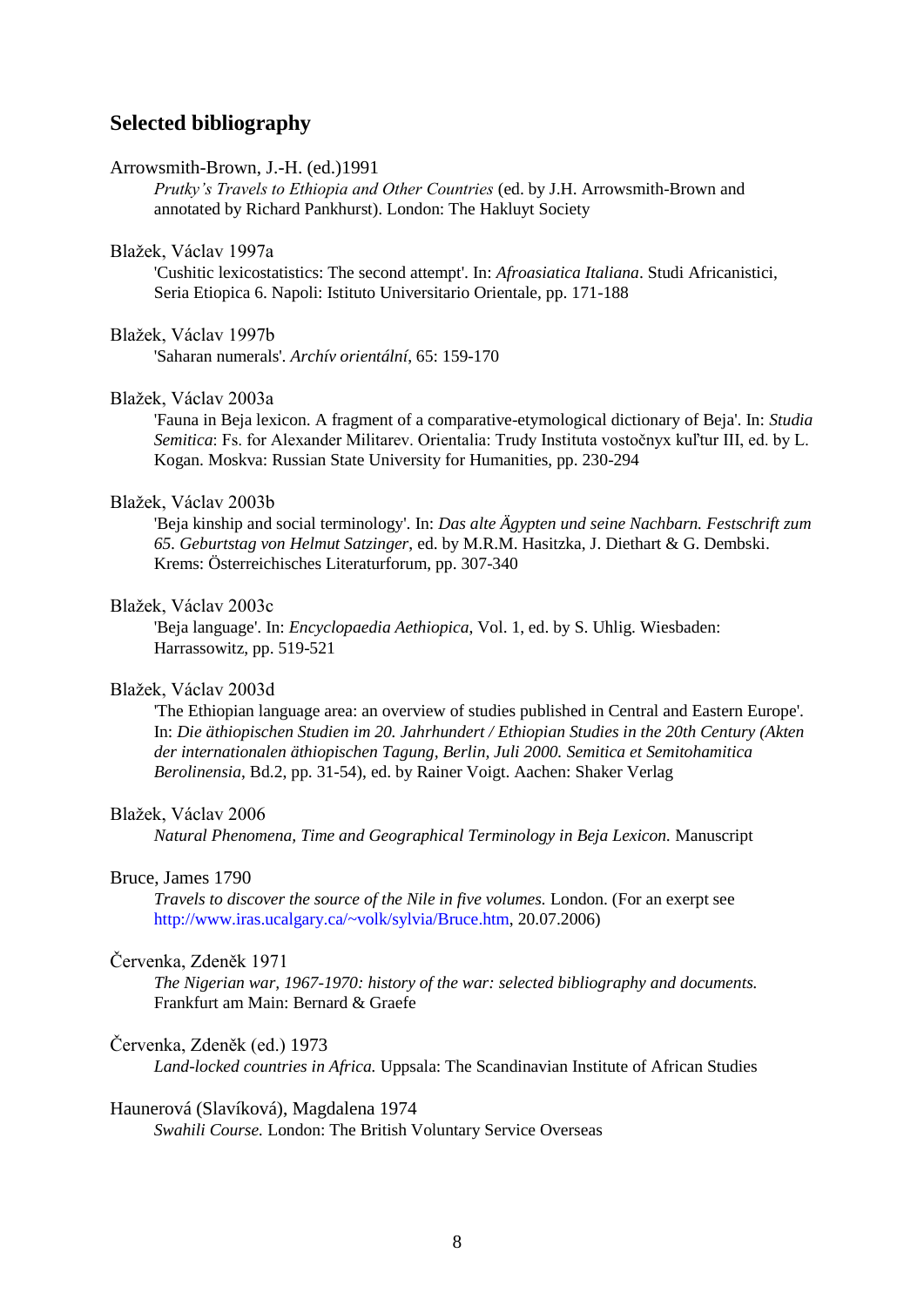#### Haunerová (Slavíková), Magdalena 1976

*Swahili First Year Undergraduate Course* (Language Laboratory Material), London: School of Oriental and African Studies, University of London

#### Holub, Emil 1879a

*Eine Culturskizze des Marutse-Mambunda Reiches in Süd-Central-Afrika.* Wien: Gerold

#### Holub, Emil 1879b [2004]

The Victoria Falls. A few pages from the Diary of Emil Holub, M.D., written during his Third Trip into the Interior of Southern Africa. Grahamstown. New issue 2004 in facsimile, *Bulawayo: Books of Rhodesia,*

[http://www.mzv.cz/harare/en/historical\\_ties/emil\\_holub\\_first\\_cartographer\\_of\\_the/index.html](http://www.mzv.cz/harare/en/historical_ties/emil_holub_first_cartographer_of_the/index.html) (20.07.2006)

#### Holý, Ladislav 1968

*Social Stratification in Tribal Africa.* Prague: Academia

## Ladislav Holy (ed.) 1968

*Social Stratification in Tribal Africa* [transl. from the Czech by Joy Turner-Kadeckova]. Prague: Academia

#### Holý, Ladislav 1967

*Masks and Figures from Eastern and Southern Africa.* Prague: Artia

## Holý, Ladislav 1974

*Neighbours and Kinsmen: A Study of Berti People of Darfur.* London: C. Hurst & Co Publishers Ltd

#### Holý, Ladislav et al. 1994

*Religion and Custom in a Muslim Society. The Berti of Sudan.* London: Cambridge University Press

# Holý, Ladislav et al. 2006

*Strategies and Norms in a Changing Matrilineal Society: Descent, Succession and Inheritance among the Toka of Zambia.* London: Cambridge University Press

#### Hrbek, Ivan 1966

*Dějiny Afriky.* Prague: Svoboda

#### Hrbek, Ivan 1968

'The Initial Phase of Mahmadu Lamin's Activities', in: *Studies in the History of Islam in Africa*, London

## Hrbek, Ivan 1977

'Egypt, Nubia and Eastern Deserts', in: *The Cambridge History of Africa*, vol. 3, ed. by Roland Oliver, pp. 10-97. London: Cambridge University Press

#### Hrbek, Ivan 1981

'Written sources from the fifteenth century onwards,' ch. 6 in: *General History of Africa*, vol.1, *Methodology and African Prehistory*. Paris: UNESCO Publishing/ Heinemann/ University of California Press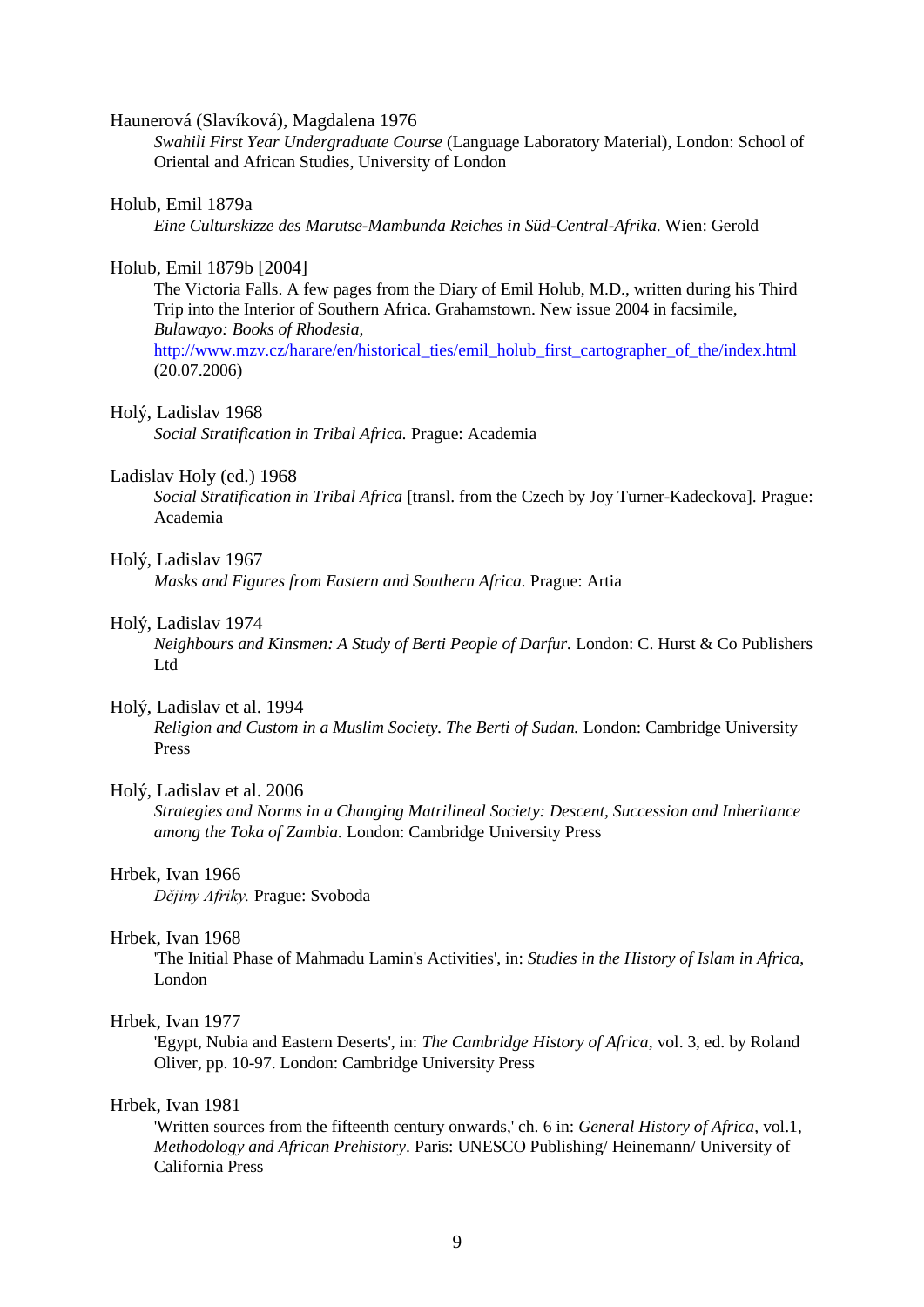#### Hrbek, Ivan 1984

'The disintegration of political unity in the Maghrib', ch. 4 in: *General History of Africa*, vol.4, *Africa from the Twelfth to the Sixteenth Century*. Paris: UNESCO Publishing/ Heinemann/ University of California Press

#### Hrbek, Ivan 1988a

'Africa in the context of world history', ch.1 in: Hrbek, I. and El Fasi, S.E. M.M. (eds.) 1988a

#### Hrbek, Ivan 1988b

'The emergence of the Fatimid,' ch.12 in: Hrbek, I. and El Fasi, S.E. M.M. (eds.) 1988a

#### Hrbek, Ivan 1993

'North Africa and the Horn', ch.6 in: *General History of Africa*, vol. 8, *Africa from the seventh to the eleventh century*. Paris: UNESCO Publishing/ Heinemann/ University of California Press

## Hrbek, I. and J. Devisse 1988

'The Almoravids', ch.13 in: Hrbek, I. and El Fasi, S.E.M.M. (eds.) 1988a

#### Hrbek, I. and El Fasi, S.E. M.M. (eds.) 1988a

'Africa from the Seventh to the Eleventh Century'. *General History of Africa*, vol. 3. Paris: UNESCO Publishing/ Heinemann/ University of California Press

#### Hrbek, I. and El Fasi, S.E. M.M. 1988b

'The coming of Islam and the expansion of the Muslim empire', ch. 2 in: Hrbek, I. and El Fasi, S.E. M.M. (eds.) 1988a

## Hrbek, I. and El Fasi, S.E./M.M. 1988c

'Stages in the development of Islam and its dissemination in Africa.' ch. 3 in Hrbek, I. and El Fasi, S.E. M.M. (eds.) 1988a

#### Hulec, Otakar 1997

*Dějiny Jižní Afriky.* Prague: Lidové noviny

## Hulec, Otakar 2001

'Africana Bohemica – Czech Studies on African past four decades', in: Petr Skalník and Luboš Kropáček (eds.), pp. 47-50

## Hulec, Oakar and Hereit, P. 2001

*Africana Bohemica II.* Prague, Orientální ústav AVČR

#### Jaroslav Černý and Otakar Hulec 1993

*Africana Bohemica. Bibliographia 1918-1988.* Prague: OÚ AV ČR a SK Press

#### Jana Jiroušková 2005

*Mosambik - stručná historie států.* Prague: Libri

# Iliffe, John 2001

*Afrika a Afričané* (Africans. History of a Continent – translated by Luboš Kropáček). Prague: Vyšehrad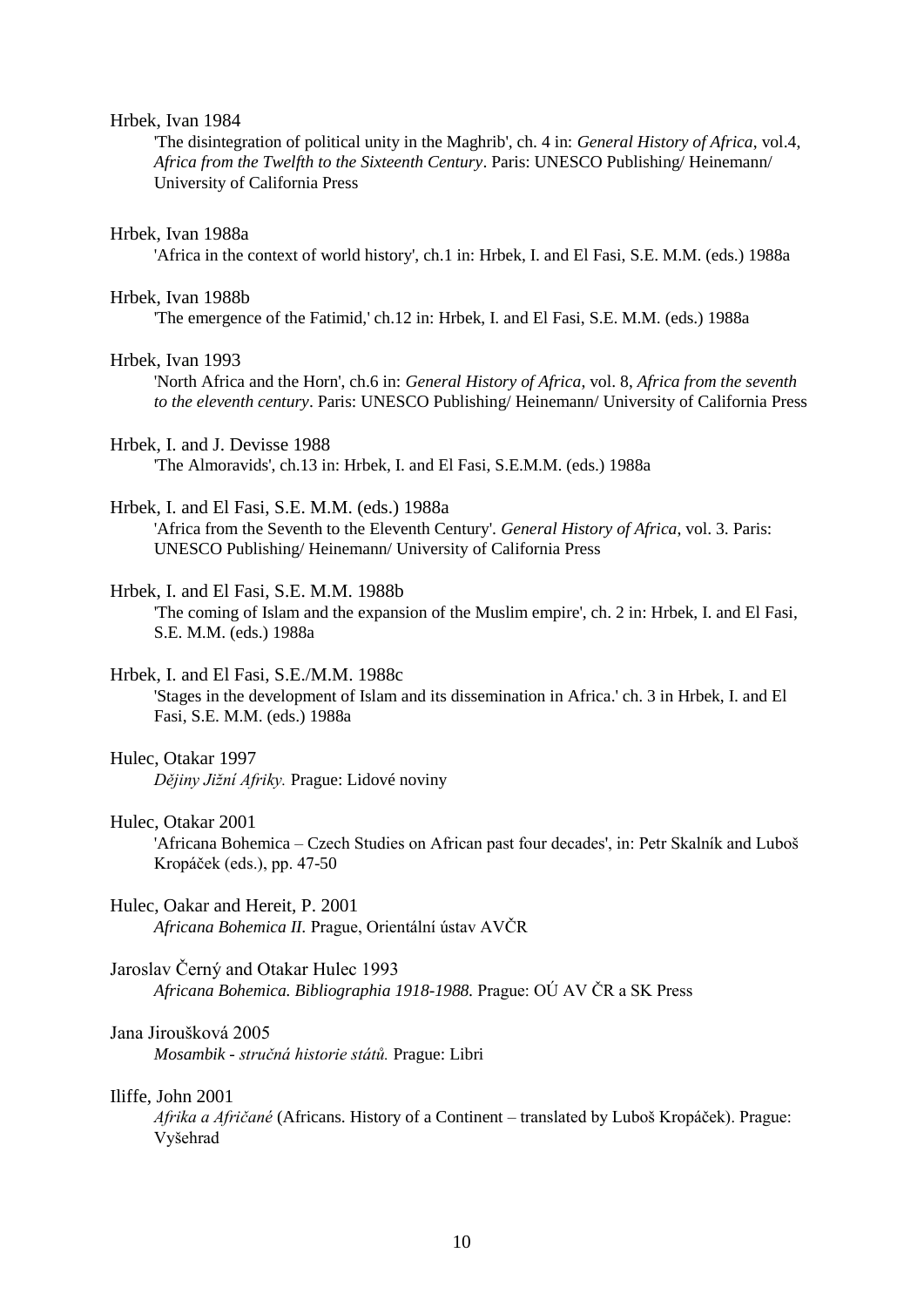| Kalous, Milan 1966<br>'A Contribution to the Problem of Akori Beads', Journal of African History 7, 1: 61-66                                                                                          |
|-------------------------------------------------------------------------------------------------------------------------------------------------------------------------------------------------------|
| Kalous, Milan 1967/68<br>Some Remarks on the Serpent Cult of the Guinea Coast', Afrika und Übersee 51: 29-32                                                                                          |
| Kalous, Milan 1968a<br>'Akori Beads', Baessler Archiv (NF) 16: 89-97                                                                                                                                  |
| Kalous, Milan 1968b<br>Some Hypotheses about the Art of Southern Nigeria', Afrika und Übersee 52: 104-124                                                                                             |
| Kandert, Josef 1984<br>Afrika. Prague: Mladá fronta                                                                                                                                                   |
| Klíma, Vladimir 2003a<br>Nigérie - stručná historie států. Prague: Libri                                                                                                                              |
| Klíma, Vladimír 2003b<br>Ghana – stručná historie států. Prague: Libri                                                                                                                                |
| Klíma, Vladimir 2004<br>Dobří duchové a démoni - Západoafrické mýty a bajky. Prague: Argo                                                                                                             |
| Klíma, Vladimir 2000<br>Afromotivy. Prague: Votobia                                                                                                                                                   |
| Kropáček, Luboš 1997<br>'Some Remarks on Swahili Proverbs.' Archiv Orientální 65, 4: 323-330                                                                                                          |
| Kropáček, Luboš 1998<br>'Nubia from the late 12th century to the Funj Conquest in the early 16th century.' UNESCO<br>General History of Africa, vol. IV., pp. 398-416. University of California Press |
| Martinova, Danuse 2006<br>'Tschechiens Ägyptologie weist eine lange Tradition und viele Erfolge auf', Radio Prague 22-<br>04-2006, http://www.radio.cz/de/artikel/78131_(21.07.2006)                  |
| Mwesigwa, Jan B. 2006                                                                                                                                                                                 |

'Konference Viva Africa 2006 v Plzni', econnect, <http://zpravodajstvi.ecn.cz/index.stm?apc=ztlx1--&x=1711968> (21.07.2006)

# Nicolai, Robert and Petr Zima 1997

*Songhay.* München: Lincom Europa

# Parlesák, Adolf 1948

Habešská odyssea. Čech ve službách habešského císaře. Prague: Toužimský a Moravec

# Petráček, Karel 1967

*Drei Studien über die semitistische Volkpoesie.* Prague: Orientální ústav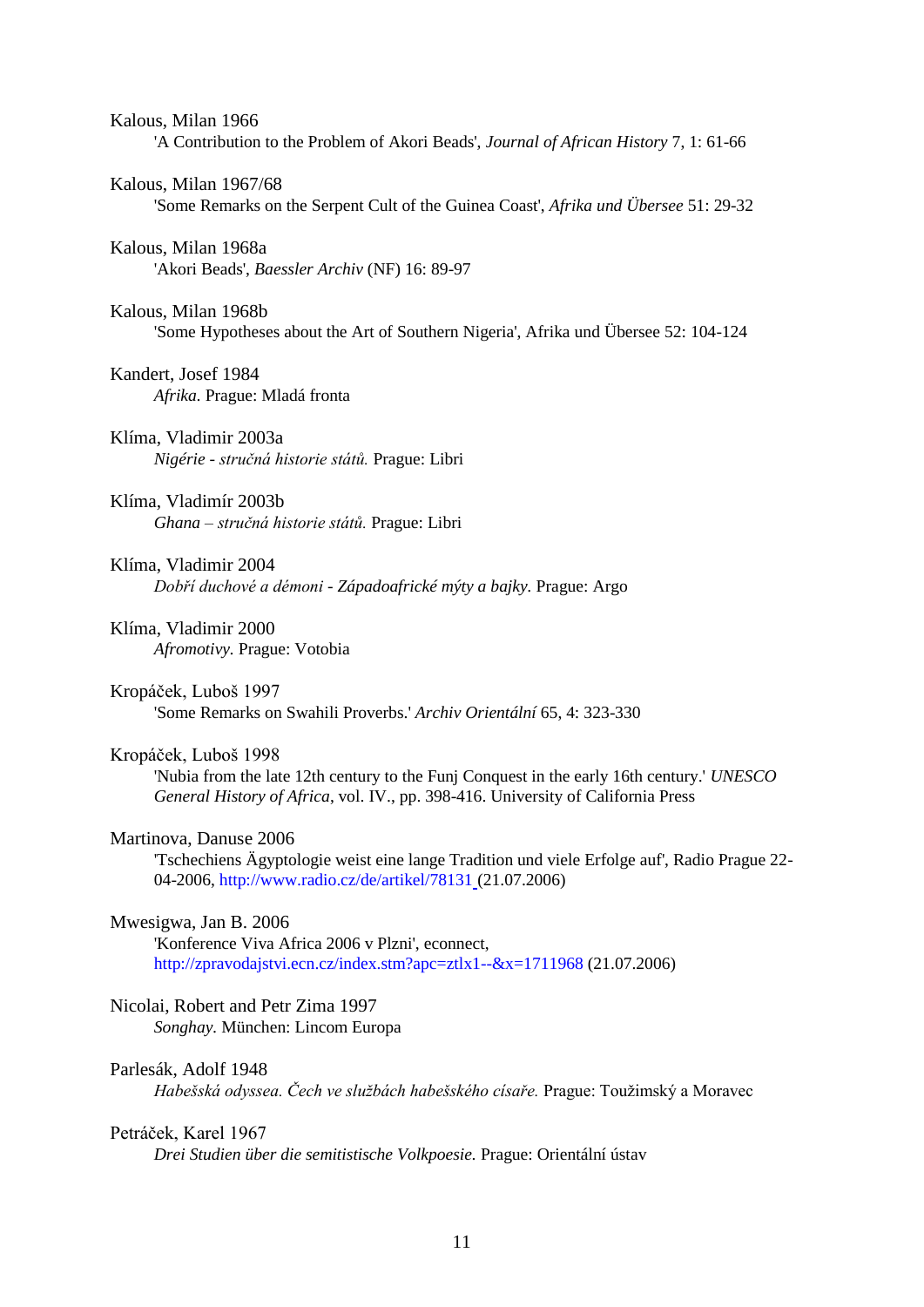#### Petráček, Karel 1988

*Altägyptisch, Hamitosemitisch und ihre Beziehungen zu einigen Sprachsfamilien in Afrika und Asien.* Prague: Charles University

#### Petráček, Karel 1989

*Úvod do hamitosemitské (afroasijské) jazykovědy.* Prague: SPN

#### Poláček, Zdeněk 1990

*A concise socio-political dictionary English-Amharic.* Wiesbaden: Harrasowitz

#### Prutký, Václav Remedius 2005

'Itinerarium Václava (Remedia) Prutkého (1713-1770) – cestopis na rozhraní epoch (literárněvědná studie na základě rozpracované kritické edic', In: *Auriga (Zprávy Jednoty klasických filologů)* 47: 1-2

Remedius Prutký, Václav s.d.

Vocabularium linguae Gallicae, Arabicae et Abyssiniacae. Unpublished manuscript

## Růžička, Karel F. 1953 'Lehnwörter in Swahili'. *Archiv Orientální* 21: 582-603

- Růžička, Karel F. 1956 'Infinitive in Swahili'. *Archiv Orientální* 24: 57-116
- Růžička, Karel F. 1959 'Locative Formations in Bantu Languages'. *Archiv Orientální* 27: 208-250

## Savà, Graziano and Mauro Tosco 2000

'A sketch of Ongota, a dying language of southwest Ethiopia'. *Studies in African Linguistics* 29.2.59-136.

## Schebesta, Pavel 1935 *Among Congo Pygmies.* London

#### Schebesta, Pavel 1953 *Les Pygmées de Congo Belge.* Brussels

Skalník, Petr 1969

'African Studies in Czechoslovakia: Achievements and Perspectives', *African Studies Bulletin* 12: 213-222

#### Skalník, Petr (ed.) 1999

*Transition to Democracy: Czech Republic and South Africa Compared.* Prague: Set Out

#### Skalník, Petr and Luboš Kropáček 2001

*Africa 2000: Forty Years of African Studies in Prague.* Prague: Set Out

#### Strouhal, Evžen 1974

*Do srdce mauretánské Sahary*. Prague: Vyšehrad.